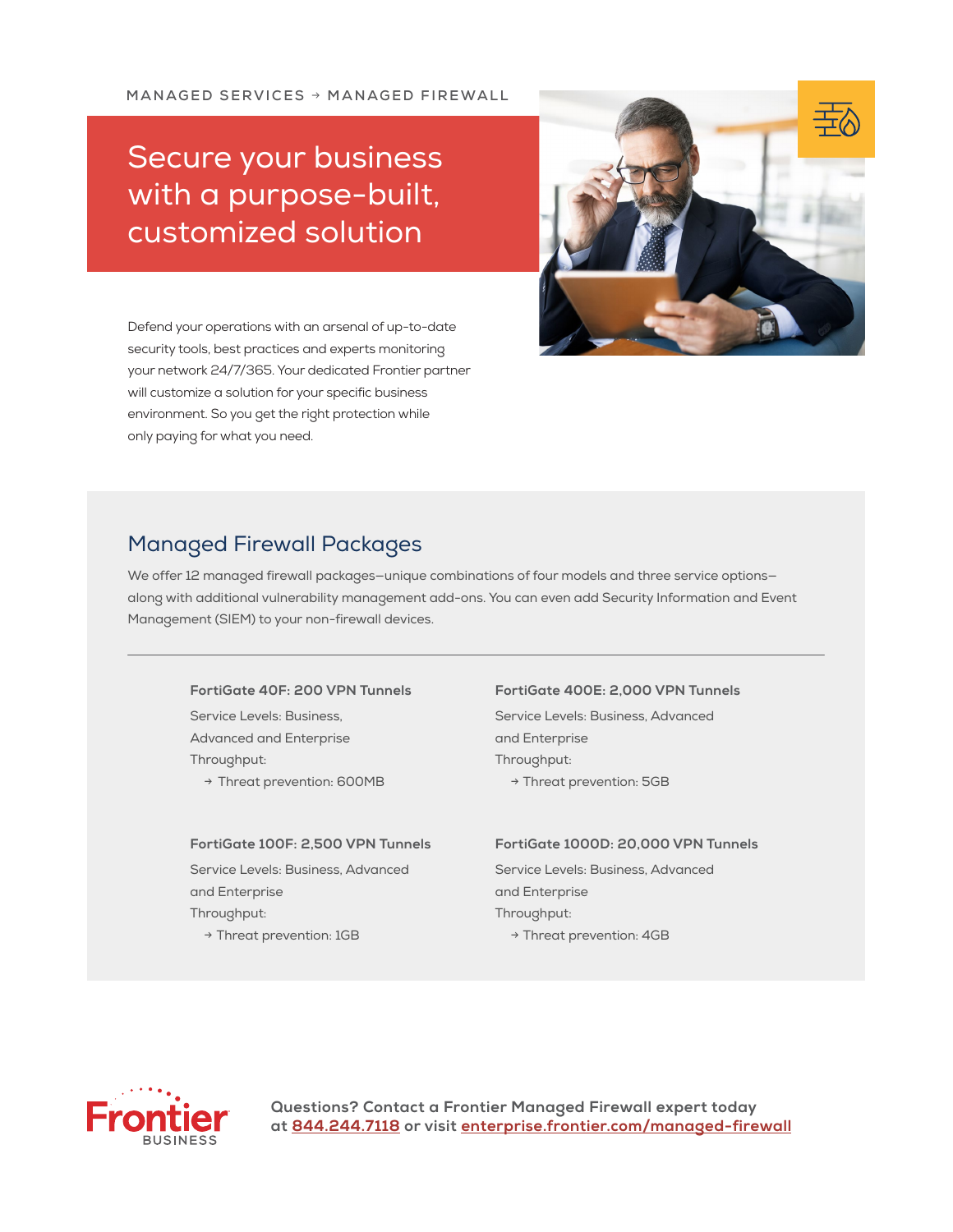## Managed Service-Level Options

Security appliance, SIEM, 24/7/365 maintenance 4 Fortinet Unified Protection Security features:

- **o** IPsec VPN
- **•** Stateful firewall
- **P** Remote worker network access
- **•** Application control

Security appliance, SIEM, 24/7/365 maintenance All Business Fortinet Unified Protection Security features, plus:

- Web content/URL filtering
- Antivirus/antimalware
- **•** Intrusion prevention systems

### **Business Advanced Enterprise**

Security appliance, SIEM, 24/7/365 maintenance All Business + Advanced Fortinet Unified Protection Security features, plus:

- **·** DNS filtering
- Cloud sandbox
- **•** Botnet protection
- **•** Content disarm and reconstruction
- Antispam



## Optional Vulnerability Management Add-Ons

Every time there is a change to any component of your network or infrastructure, like update patches, switches, routers, firewalls and servers, there is the risk of opening new, undetectable security vulnerabilities. Our Vulnerability Management add-ons help you stay ahead of these risks by monitoring every aspect of your information technology.

## **Continuous Vulnerability Management**

Performs the following security activities on a regular basis:

- o Identifies internal and external vulnerabilities with details, risk levels and potential impact
- Allows you to quickly find and remediate issues within equipment and applications
- **Provides accurate network vulnerability information and streamlined,** actionable remediation guidelines to quickly resolve issues

#### **Ongoing Vulnerability Management**

- **•** Runs an initial scan to establish a baseline
- Shares results of initial scan to identify high and medium vulnerabilities
- Recommends a remediation plan to resolve any vulnerabilities found during baseline scan
- **Investigates the security of your environment after implementation of** new components

### **Reporting and Analytics**

- Analyzes basic firewall reports and extends your company's protection through weekly and monthly emails from our team of security experts, summarizing common vulnerability exposures (CVEs), known vulnerabilities, high-risk targets, remediation recommendations and mitigation techniques
- o Includes recommendations to improve network security posture
- **·** Provides appropriate regulatory compliance reports, such as PCI, HIPAA and ISO



**[®](https://enterprise.frontier.com) Questions? Contact a Frontier Managed Firewall expert today at 844.244.7118 or visit [enterprise.frontier.com/managed-firewall](http://enterprise.frontier.com/managed-firewall)**